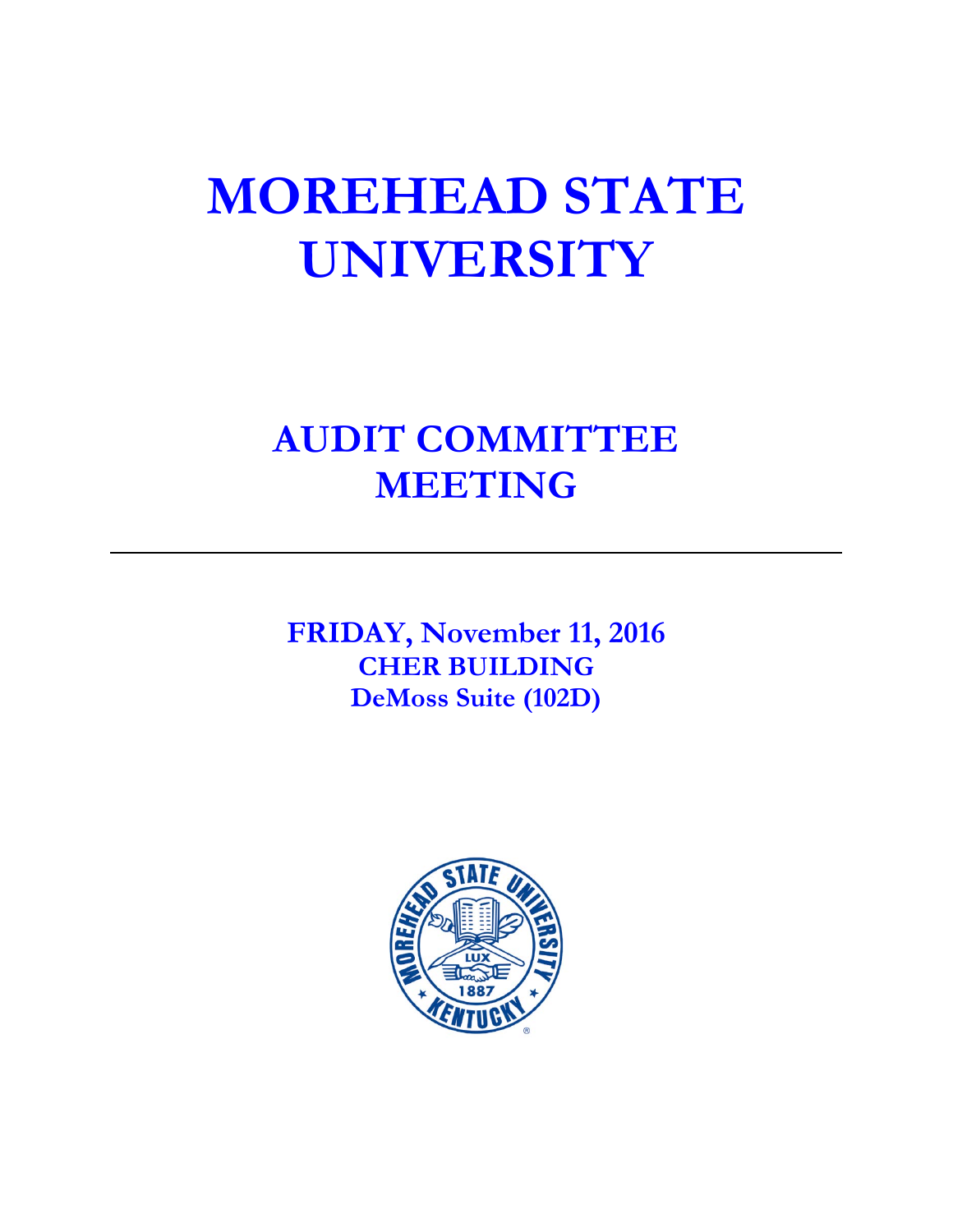### **MOREHEAD STATE UNIVERSITY**

# **BOARD OF REGENTS AUDIT COMMITTEE**

**November 11, 2016 8:00 a.m.**

## **AGENDA**

- I. CALL TO ORDER
- II. ROLL CALL
- III. APPROVE MINUTES OF MARCH 18, 2016 MEETING
- IV. RECOMMENDATIONS AND REPORTS
	- A. Accept 2015-2016 Audit Report
	- B. Report on Status of Internal Audits
- V. OTHER BUSINESS
- VI. ADJOURNMENT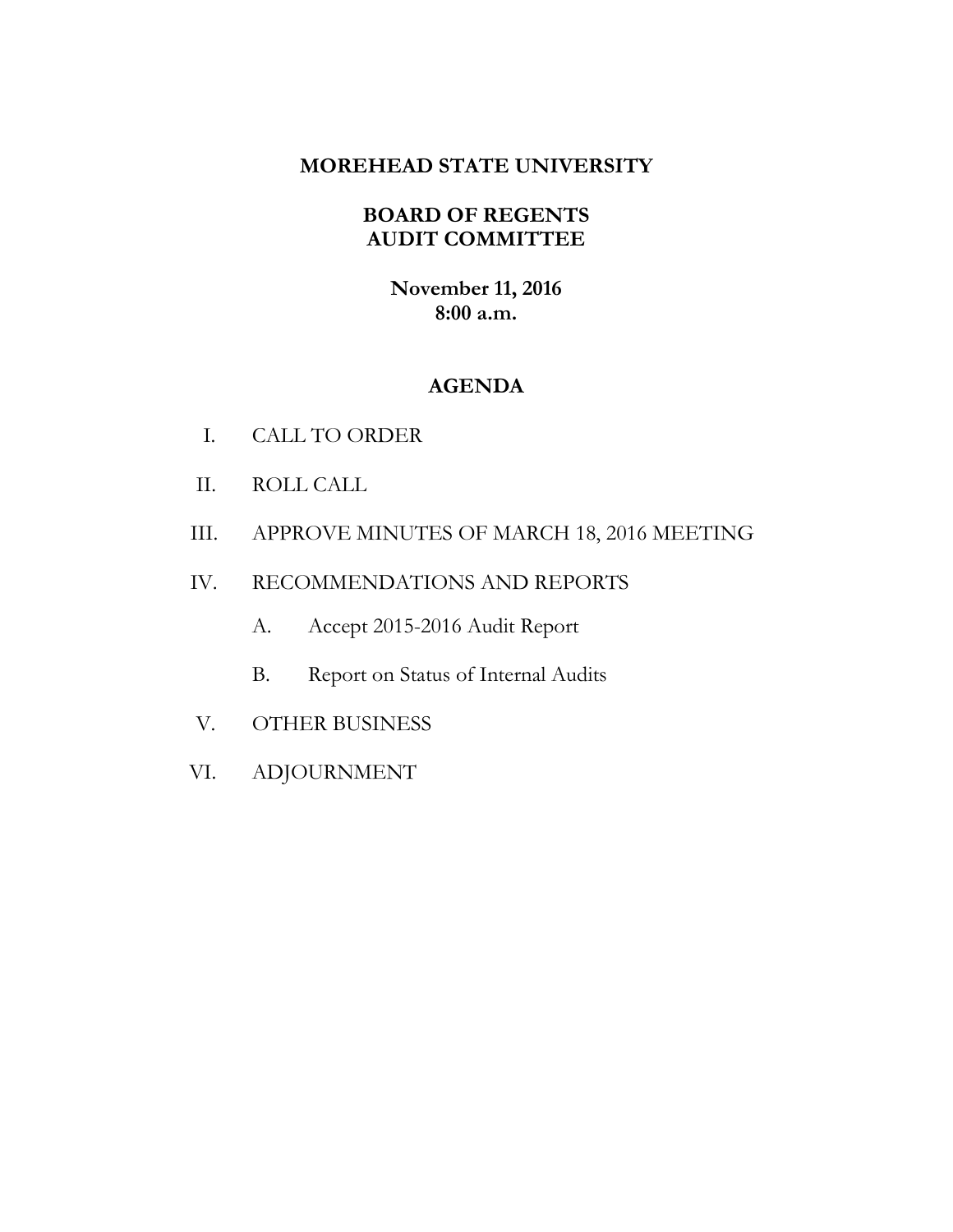#### **BOARD OF REGENTS AUDIT COMMITTEE MEETING Friday, March 18, 2016**

The Audit Committee met at 8 a.m. on Friday, March 18, 2016, in the DeMoss Suite of the Center for Health, Education and Research (CHER) in Morehead, Kentucky. Mr. Patrick E. Price, Chair of the Audit Committee, presided.

The following Committee members were present:

Mr. Patrick E. Price, Audit Committee Chair & Board Vice Chair Mr. Paul Goodpaster Mr. Eric Howard Ms. Kathy Walker

Administrative staff members present included: Dr. Wayne D. Andrews, President; Ms. Beth Patrick, Chief Financial Officer and Vice President for Administration; Ms. Kelli Owen, Director of Accounting and Financial Services; Mr. Jeremy Withrow, Assistant Director of Accounting and Reporting; and Mr. Joe Hunsucker, Internal Auditor.

Mr. Goodpaster moved to approve the minutes of the November 5, 2015 meeting as distributed. Mr. Howard seconded the motion. The motion carried unanimously.

RECOMMENDATION: That the Audit Committee approve the appointment of Dean Dorton Allen Ford, PLLC in Lexington to conduct the required annual audits for Morehead State University for the fiscal year that will end on June 30, 2016.

#### *(Additional background information attached to these minutes.)*

Ms. Owen said that KRS 164A.570 requires that an annual audit be conducted for all universities in the state system. The Bylaws of the Board of Regents provide that the Audit Committee review, evaluate, and recommend to the full Board an accounting firm to conduct the University's required annual audits. State statutes specify that the auditing firm must be selected through a request for proposal process, and that a personal services contract be issued to engage the firm.

On January 11, 2016, the University issued a request for proposals from qualified public accounting firms to perform the auditing services. Responses were submitted by two firms. The proposals were independently evaluated by the Chief Financial Officer and VP for Administration, the Director of Internal Audits, the Director of Accounting and Financial Services, and the Director of Finance for the MSU Foundation. The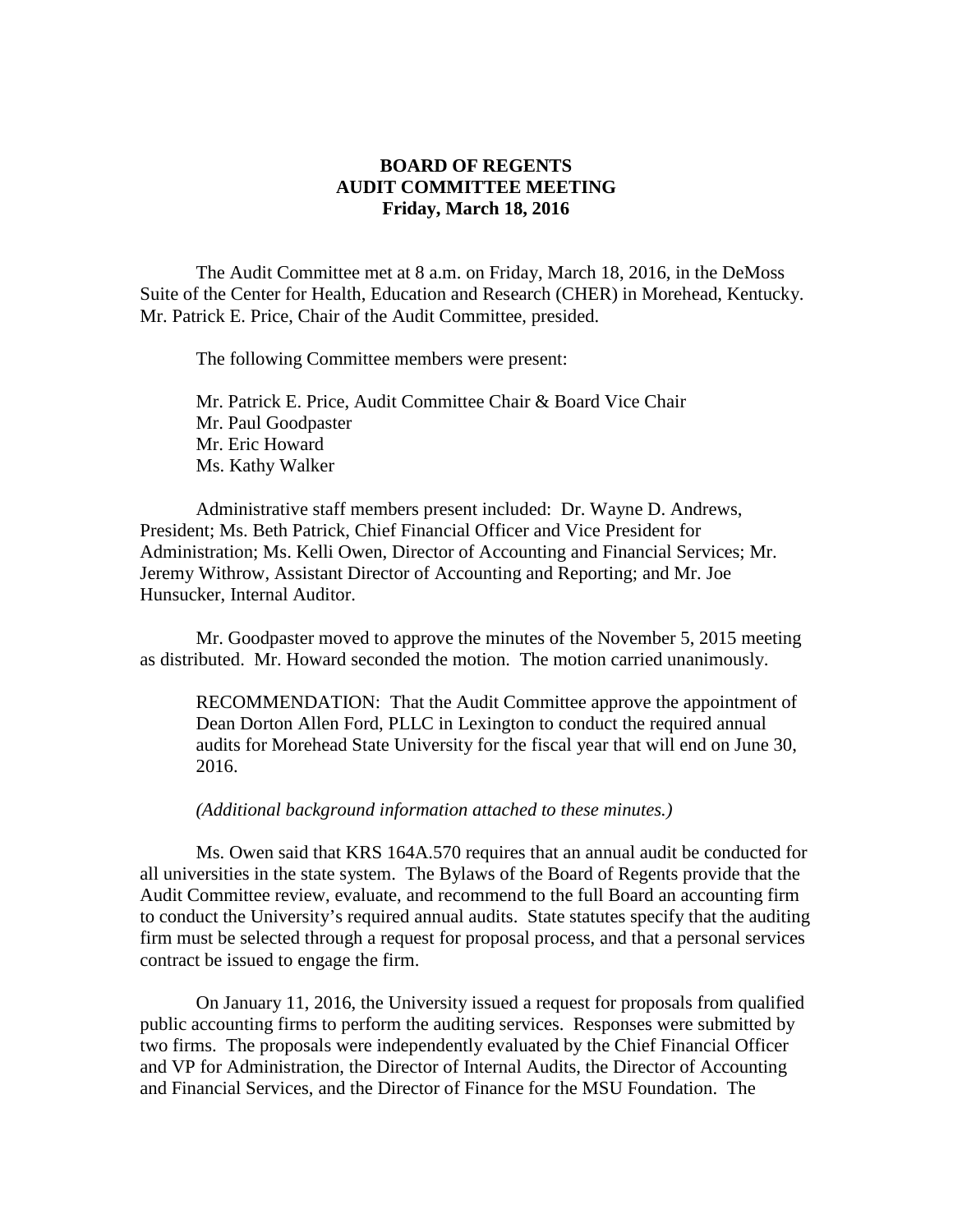evaluations were based 40% on cost factors and 60% on technical factors such as expertise and experience.

As a result of that process, it is recommended that the Audit Committee approve the appointment of Dean Dorton Allen Ford, PLLC to conduct the annual audits for the fiscal year that will end on June 30, 2016, with the option to extend the contract for four additional one-year periods. The audit fee adjustments for the extension periods will be based on the consumer price index. The fee for the 2015-16 fiscal year will not exceed \$80,250.

Dean Dorton Allen Ford has conducted the University's audits for ten years, but the partners assigned to the work have rotated more often than the University's Bylaws and Sarbanes-Oxley requires.

MOTION: Mr. Howard moved that the Committee approve the recommendation. The motion was seconded by Ms. Walker.

VOTE: The motion carried unanimously.

RECOMMENDATION: That the Audit Committee approve the minimum scope of the University's audit for the year ending June 30, 2016.

*(Minimum Scope of the Annual Audit attached to these minutes.)*

Ms. Owen stated that the Bylaws of the Board of Regents specify that the Audit Committee will review, evaluate, advise and recommend to the full Board the minimum scope of the annual audit. Further, the scope of the audit must comply with all local, state, and federal audit requirements.

MOTION: Mr. Howard moved that the Committee approve the minimum scope. The motion was seconded by Ms. Walker.

VOTE: The motion carried unanimously.

Mr. Hunsucker, Director of Internal Audits, reported on current, completed and planned projects. *(See complete Internal Auditor's Report attached.)*

#### **CURRENT/COMPLETED AUDITS**

#### **Restricted Funds Travel**

Mr. Hunsucker conducted an audit of the travel associated with restricted accounts. While he did discover some errors, he found no evidence of intentional fraud. He concluded that internal controls related to University travel are adequate and that, with the exception of the items listed in his report, University employees are in compliance with established University policies and procedures related to travel, and that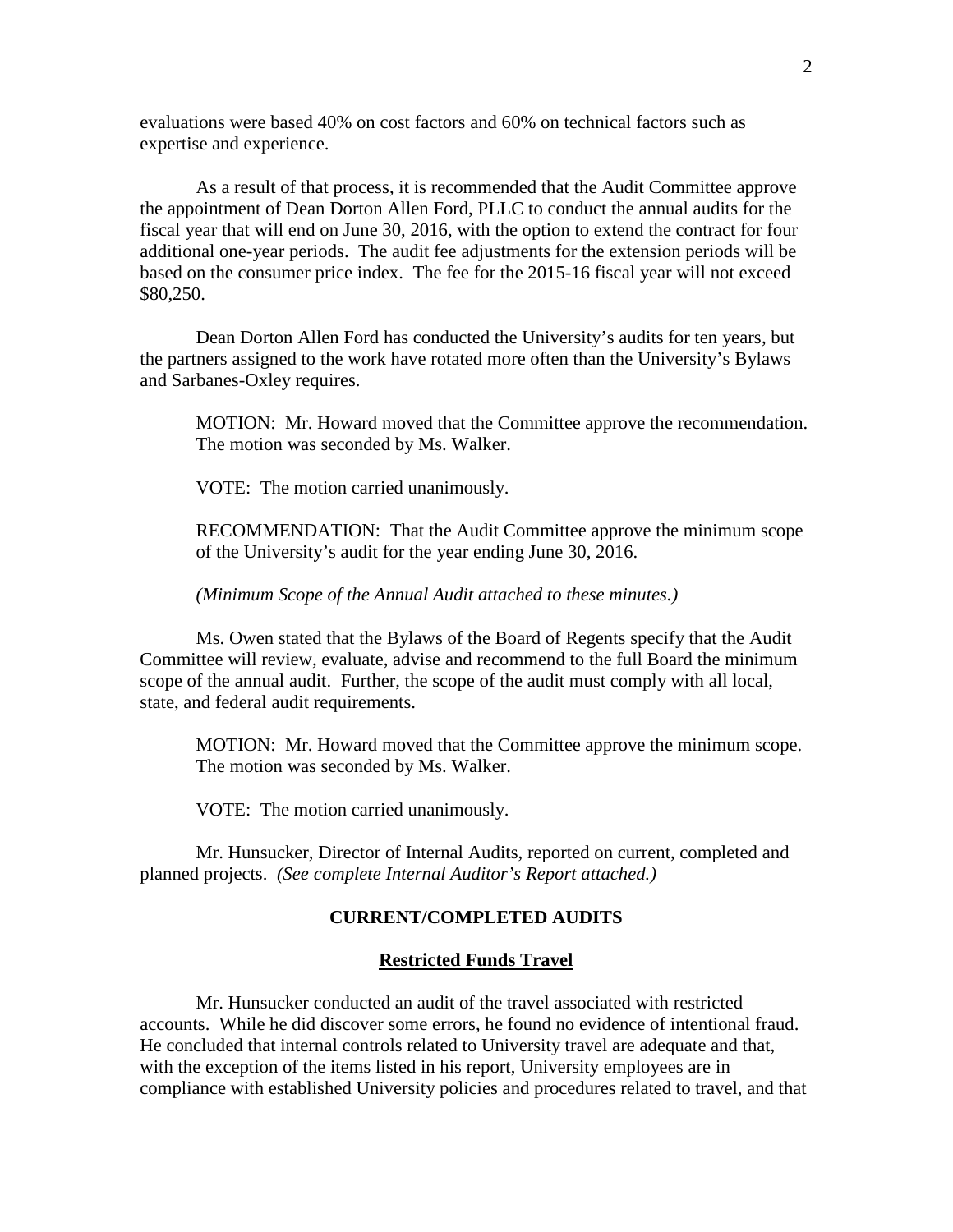reimbursements made to employees were only for expenses related to official University business.

#### **NCAA Student Assistance Fund**

Mr. Hunsucker continues to review the Office of Athletics' internal controls over expenditures and disbursements related to the NCAA Student Assistance Fund. He said that Athletics has changed their approach to the fund and have expanded the number of student-athletes that benefit. The institutional review will be conducted for the fiscal year ending June 30, 2016 and is required by the Ohio Valley Commissioner's Office.

#### **Purchasing Card Audits**

Mr. Hunsucker reported that the University's purchasing card program underwent some changes in July 2015. In an effort to reduce the number of P-cards on campus, expand the use of these cards to other types of purchases, and eliminate filing paper copies of receipts, the University began using the Visa Intellilink System. He said that overall he is pleased with the changes to the program and its adoption.

Mr. Hunsucker conducted purchasing card audits at multiple University units to ensure that transactions had legitimate business purpose, complied with applicable University purchasing guidelines, included digital images of receipts, and were allocated to the correct general ledger account. The primary result was that images of receipts were not always uploaded by the cardholder in a timely manner. He has conducted exit conference with cardholders and/or other administrative personnel to discuss corrective actions. No other significant deficiencies were noted during the reviews.

#### **Cash Counts**

Mr. Hunsucker reported that he conducted three cash counts with cashiers in Accounting and Financial Services, and the amount of operating funds at the cashier's window has been reduced.

#### **PLANNED PROJECTS**

Mr. Hunsucker noted that audits will be performed at selected University departments to determine compliance with applicable laws, rules, regulations and University policies. The audits will focus primarily on the areas of purchasing card, travel expenditures and, where applicable, cash handling. Mr. Hunsucker also plans to conduct a review of reimbursements to Dr. Andrews for travel and other expenditures received during the fiscal year 2015-2016.

Mr. Hunsucker will conduct an audit to determine compliance with applicable laws and regulations by the University Police Department in their handling and control of evidence and property.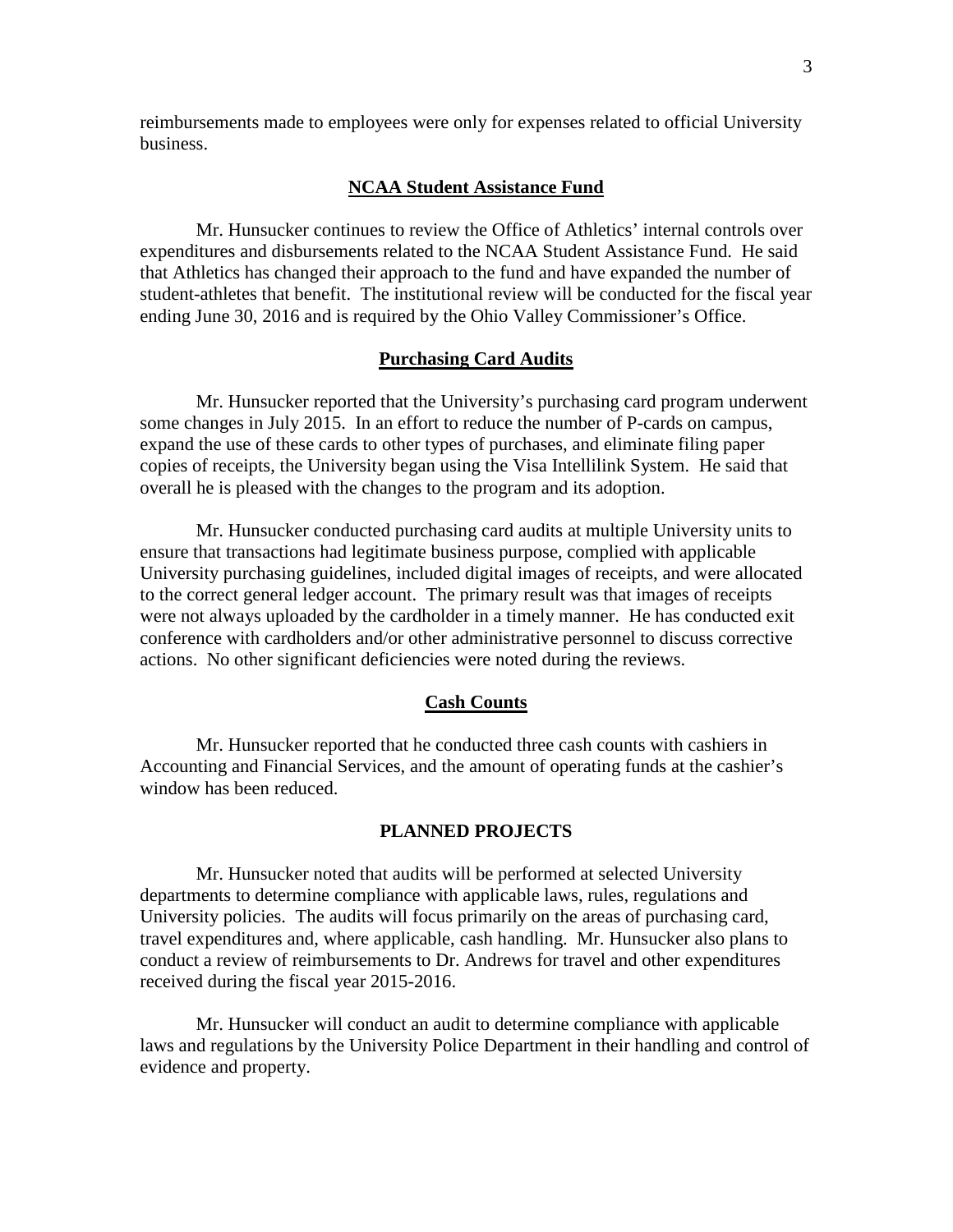In addition, Mr. Hunsucker stated that he had provided assistance to Dean Dorton Allen Ford in several areas and to various internal units. Further, he provided a list of the professional development activities in which he had been involved during the past six months.

There being no further business to conduct, Ms. Walker moved that the meeting adjourn at 8:59 a.m. Mr. Howard seconded the motion. The motion carried unanimously.

Respectfully submitted,

Sharand. Reynolds

Sharon S. Reynolds, Secretary Board of Regents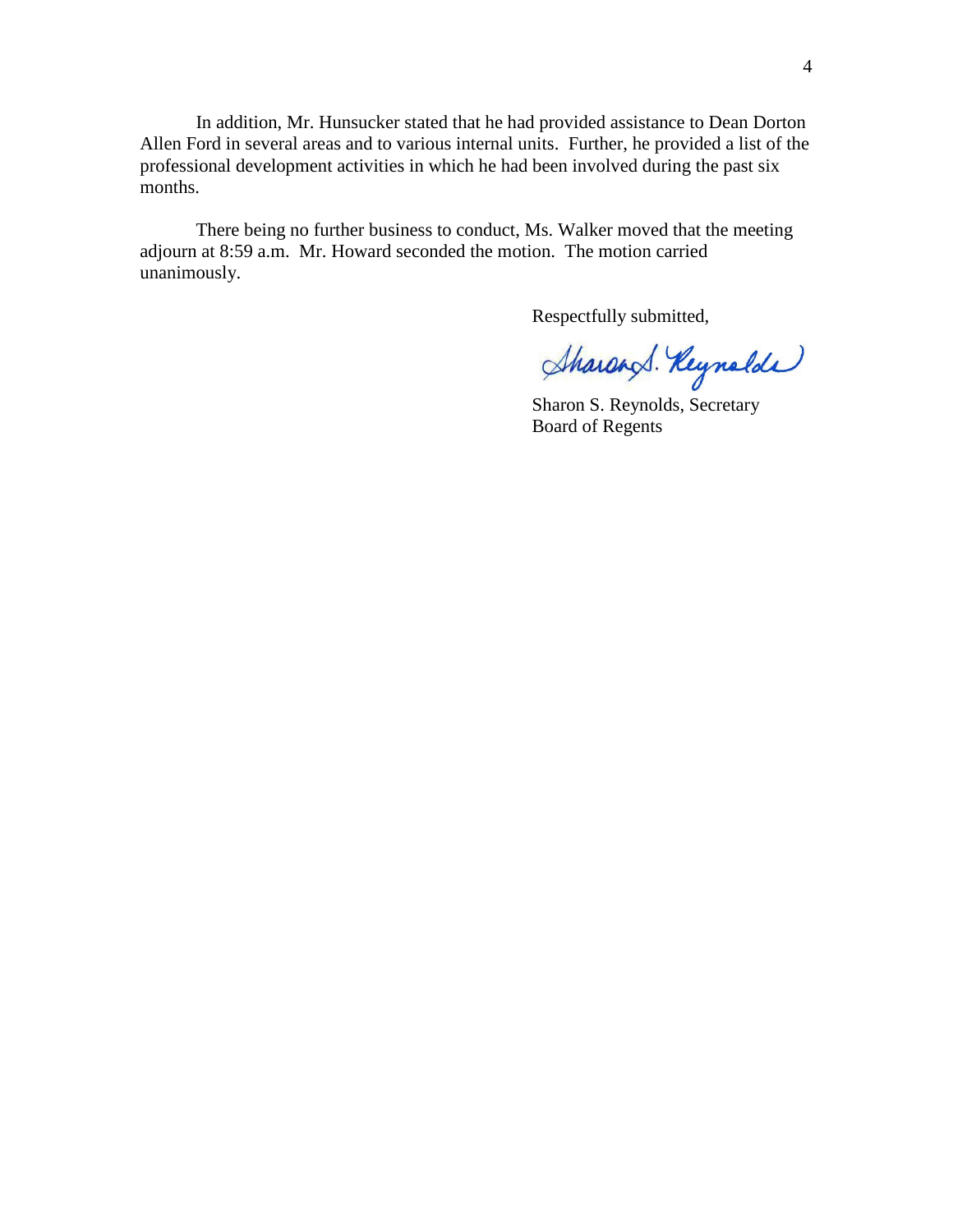#### **Recommendation:**

That the Audit Committee accept the audit report for the fiscal year ended June 30, 2016 as presented by Dean Dorton Allen Ford, PLLC.

#### **Background:**

KRS 164A.570 requires an annual audit to be conducted by all universities in the state system. The audit is to be conducted by an independent public accounting firm. On March 18, 2016, the Board approved the recommendation of the Audit Committee to appoint the accounting firm of Dean Dorton Allen Ford, PLLC to conduct the audit for the 2015-16 fiscal year. On June 10, 2016 the Board approved the Audit Committee's recommendation for the minimum scope of the audit work to be performed.

Dean Dorton Allen Ford, PLLC has completed the audit for the June 30, 2016 fiscal year. The report was issued with an unmodified opinion on the financial statements. An electronic copy of the audit report has been provided to each member of the Board of Regents.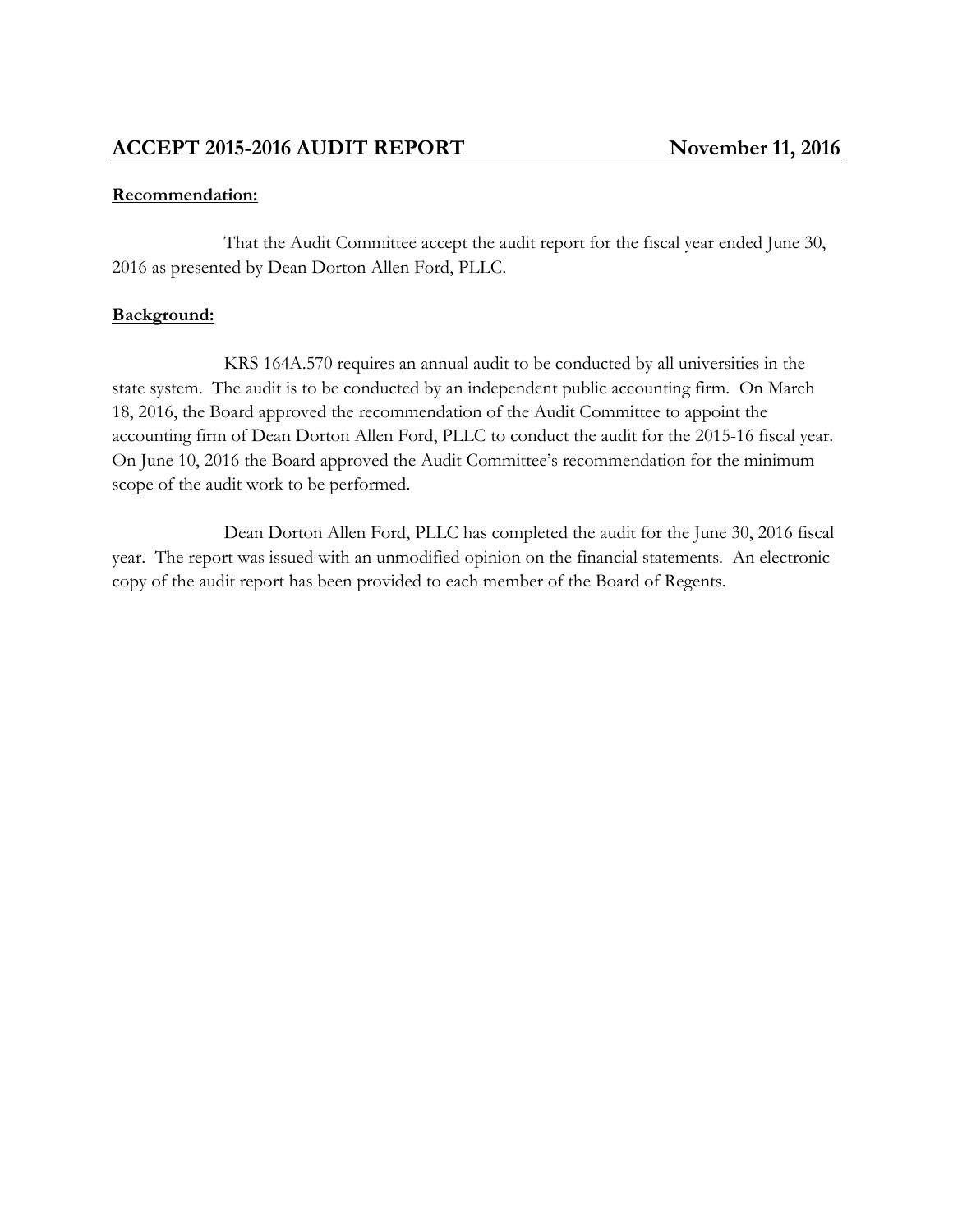#### **Report to the Audit Committee November 11, 2016 Joe Hunsucker, Director of Internal Audits**

#### **CURRENT/COMPLETED PROJECTS:**

#### **NCAA Student Assistance Fund**

#### Objectives:

The objectives of the review were (1) to determine the adequacy of the Morehead State University Office of Athletics' internal controls over expenditures and disbursements related to the NCAA Student Assistance Fund, and (2) to determine if the University was in compliance with applicable NCAA policies related to the administration of the NCAA Student Assistance Fund.

#### Scope:

The scope included 648 transactions totaling \$57,956.22 for 308 student-athletes during the period July 1, 2015 through June 30, 2016 from the NCAA Student Assistance Fund. 100% of the disbursements made to or on behalf of student-athletes during the period were reviewed. Studentathletes from the following teams received funding from the NCAA Student Assistance Fund during the period:

| <b>MEN'S SPORTS:</b>    | <b>Recipients</b> | <b>Disbursements</b> | <u>Amount</u>  |
|-------------------------|-------------------|----------------------|----------------|
| Baseball                | 38                | 74                   | \$<br>5,571.10 |
| Basketball              | 19                | 48                   | 9,689.40       |
| CC/Track                | 25                | 61                   | 5,073.32       |
| Football                | 85                | 163                  | 14,944.02      |
| Golf                    | 11                | 21                   | 1,388.42       |
| Tennis                  | 8                 | <u>14</u>            | 893.71         |
| Total                   | 186               | 381                  | \$37,559.97    |
| <b>WOMEN'S SPORTS:</b>  |                   |                      |                |
| Basketball              | 16                | 33                   | 5.123.01<br>\$ |
| CC/Track                | 18                | 58                   | 3,815.35       |
| Golf                    | 9                 | 18                   | 1,149.03       |
| Soccer                  | 29                | 54                   | 3,542.93       |
| Softball                | 19                | 38                   | 2,425.76       |
| Tennis                  | 6                 | 11                   | 654.31         |
| Volleyball              | <u>17</u>         | $\frac{39}{2}$       | 2,664.50       |
| Total                   | 114               | 251                  | \$19,374.89    |
| <b>MIXED SPORTS:</b>    |                   |                      |                |
| Rifle                   | $\underline{8}$   | <u>16</u>            | \$1,021.36     |
| <b>TOTAL-ALL SPORTS</b> | 308               | 648                  | \$57,956.22    |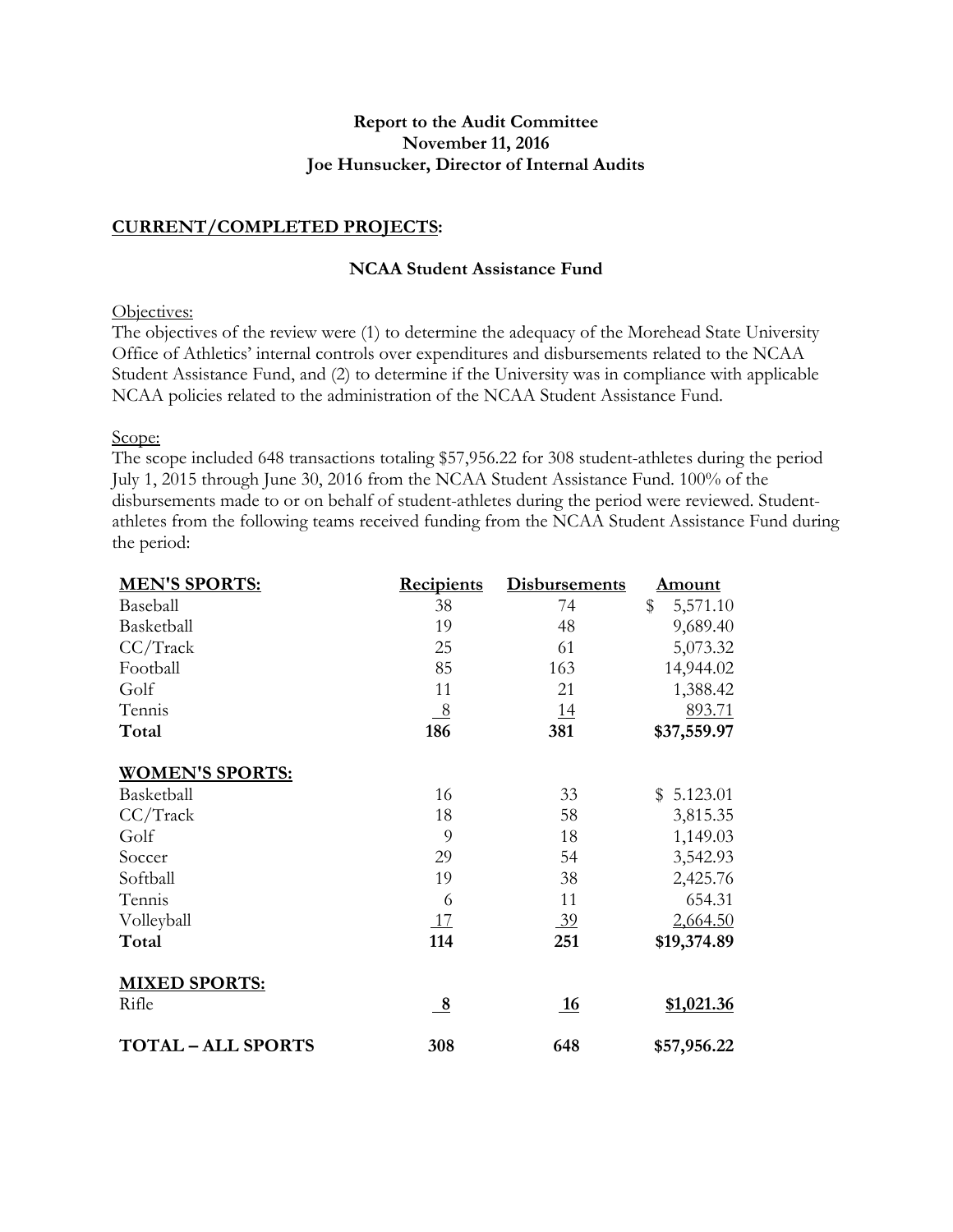| <b>TRANSACTIONS</b>          |                |                |                |                |
|------------------------------|----------------|----------------|----------------|----------------|
| <b>BY CATEGORY</b>           | Men            | Women          | Mixed          | Total          |
| Category 1 – Educational     | $\theta$       | $\Omega$       | $\Omega$       | $\overline{0}$ |
| Category 2 – Health & Safety | 13             | $\overline{4}$ | $\theta$       | 17             |
| Category 3 - Personal/Family | 368            | <u>247</u>     | <u>16</u>      | 631            |
| Total                        | 381            | 251            | 16             | 648            |
| <b>RECIPIENTS BY</b>         |                |                |                |                |
| <b>FINANCIAL AID TYPE</b>    | Men            | Women          | Mixed          | Total          |
| 100 - On Full GIA            | 18             | 40             | $\Omega$       | 58             |
| 200 - On Partial GIA         | 62             | 63             | 8              | 133            |
| $300 - On No GIA$            | 106            | 11             | $\theta$       | 117            |
| 400 - Exhausted Eligibility  | $\overline{0}$ | $\overline{0}$ | $\overline{0}$ | $\overline{0}$ |
| Total                        | 186            | 114            | 8              | 308            |
| <b>RECIPIENTS</b>            |                |                |                |                |
| <b>RECEIVING PELL</b>        | Men            | Women          | Mixed          | Total          |
| Receiving PELL               | 57             | 26             | 2              | 85             |
| NOT Receiving PELL           | 129            | 88             | <u>6</u>       | 223            |
| Total                        | 186            | 114            | 8              | 308            |
| <b>AMOUNT</b> (Rounded)      |                |                |                |                |
| <b>BY CATEGORY</b>           | Men            | Women          | <b>Mixed</b>   | Total          |
| Category 1 – Educational     | $\theta$       | $\Omega$       | $\Omega$       | $\Omega$       |
| Category 2 – Health & Safety | 7,620          | 2,430          | $\Omega$       | 10,050         |
| Category 3 - Personal/Family | 29,940         | 16,945         | 1,021          | 47,906         |
| Total                        | 37,560         | 19,375         | 1,021          | 57,956         |

The University received \$76,562 from the Ohio Valley Conference which was deposited into the NCAA Student Assistance Fund. The deposit was verified through review of University cash receipts system.

The balance of unspent funds on hand as of June 30, 2016 for the Student Assistance Fund was \$36,654.78. This amount was verified to the end-of-year balance in the General Ledger.

#### Results:

No exceptions were noted during the current year review. All student-athletes receiving funds from the NCAA Student Assistance Fund were determined to meet the eligibility requirements established by the NCAA and all expenditures were in compliance with NCAA guidelines. During the course of my review, no significant audit issues were noted related to the administration of the NCAA Student Assistance Fund by Morehead State University's Office of Athletics.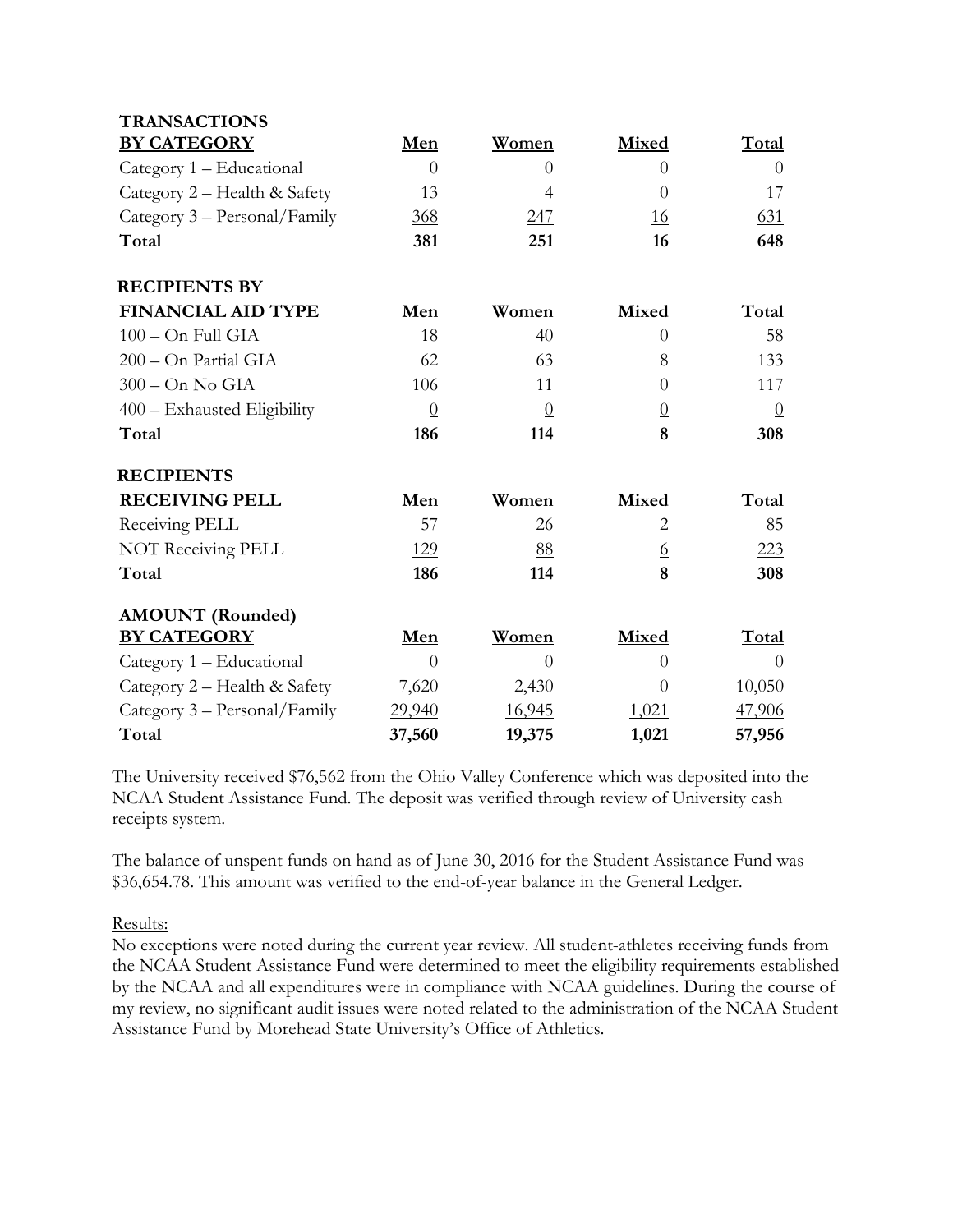#### Opinion:

Based on the results of my review of applicable documentation and substantive tests performed, it is my opinion that the Morehead State University's Office of Athletics' internal controls over expenditures and disbursements related to the NCAA Student Assistance Fund are adequate and that the University is in compliance with applicable NCAA policies related to the administration of the NCAA Student Assistance Fund.

The results of the audit were reported to President Andrews, Commissioner DeBauche of the Ohio Valley Conference, and Director of Athletics Hutchinson.

#### **Police Department Evidence Room**

#### Background:

The Kentucky Association of Chiefs of Police (KACP) Accreditation Program provides law enforcement agencies within Kentucky with commonly accepted standards for efficient and effective operations. Chapter 27 of the KACP Standards, Collection and Preservation of Evidence, provides guidance to law enforcement agencies on establishing procedures for the handling and control of evidence and property maintained by law enforcement agencies. The Morehead State University Police Department, in an effort to meet the accreditation standards set by the KACP, has developed a Standard Operating Procedure (SOP) Manual. Chapter 25 of the SOP Manual establishes policies and procedures for the security and maintenance of all evidence and found property.

#### Objectives:

The objectives of the review were to determine the adequacy of internal controls for the University Police Department's evidence room and to determine if the University Police Department was in compliance with the provisions of Chapter 25 of their SOP Manual.

#### Scope:

At the time of the review, there were 91 active cases listed on the *Evidence Inventory Sheets*, a judgmental sample of 28 items was selected for verification - 15 selected by locker number and 13 by item description on the *Evidence Inventory Sheets*.

#### Methodology:

The review included an interview with Lt. Jared Hunt, Evidence Room Technician, an inspection of the evidence area, a review of applicable evidence records, and an inventory/audit of items located in the Evidence Room located at 109 Laughlin Health Building.

The contents for the lockers selected for review were verified to the items listed on the *Evidence Inventory Sheets.* Lockers and their contents were reviewed to determine that a Form KSP-41 was attached to the container in which the property/evidence was located and that the property/ evidence was stored in accordance with the provisions of Chapter 25 of the SOP Manual.

#### Results:

No exceptions were noted during the review process. Based on my review and the results of substantive tests performed, the University Police Department had adequate controls in place to ensure evidence and property were being properly stored and maintained, and was in compliance with the provisions of Chapter 25 of the SOP Manual.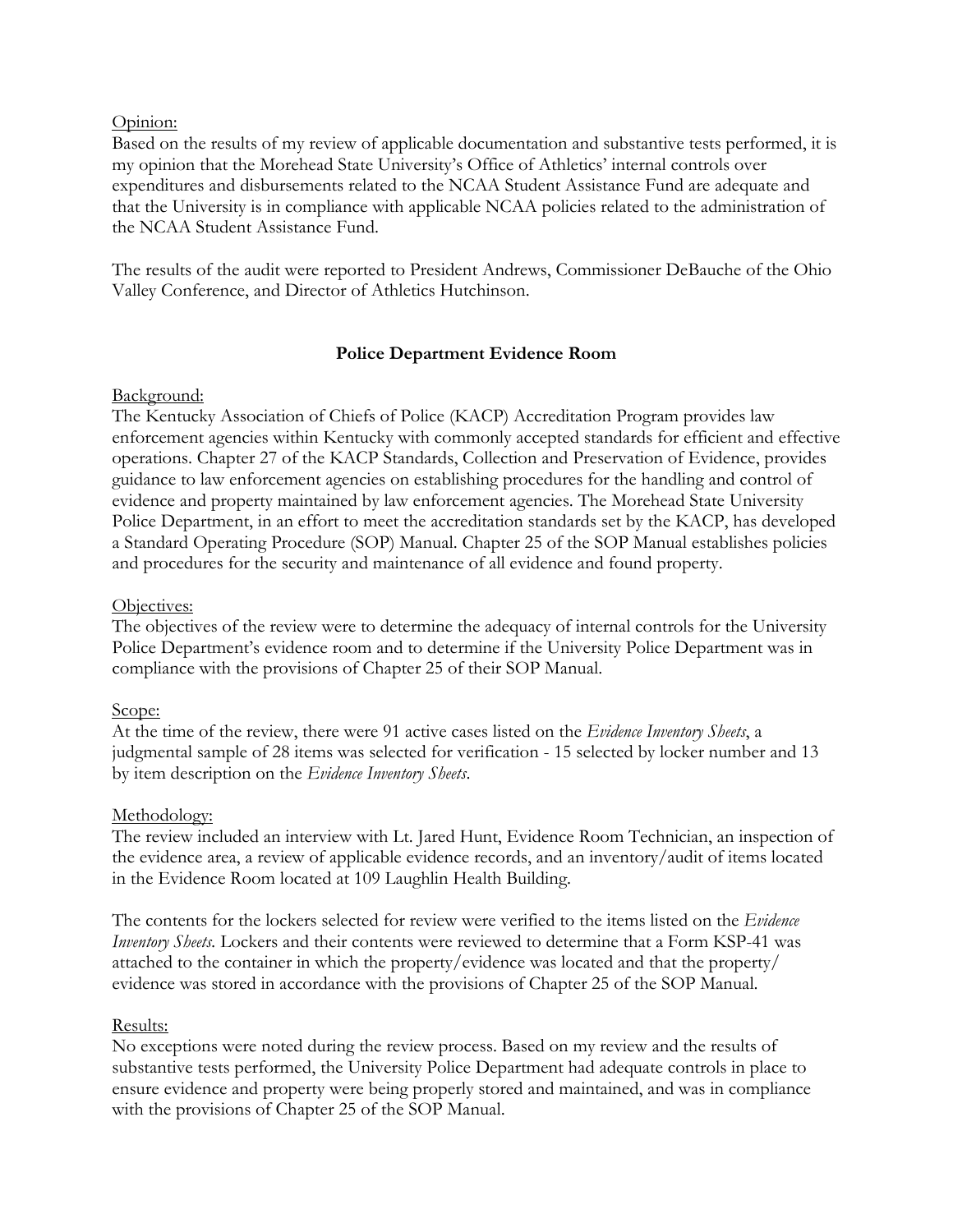A report was issued to Chief Merrell John Harrison and Lt. Jared Hunt.

#### **President Andrews' Expenses**

#### Objectives:

The objectives of the review were to:

- (a) determine if reimbursements from University funds to, or for, Dr. Andrews for travel expenditures were only incurred while he was on official University business,
- (b) determine if Dr. Andrews was in compliance with the Morehead State University Travel Regulations Manual, and
- (c) determine if any reimbursements from University funds to Dr. Andrews for other expenditures were adequately supported and in compliance with the University's procurement policies.

#### Scope:

The scope of the review included all reimbursements made to Dr. Andrews for the period July 1, 2015 through June 30, 2016. The population consisted of 11 disbursements totaling \$3,281.73 with 100% of the disbursements made to, or for, Dr. Andrews being reviewed.

#### Methodology:

- (1) Obtained and reviewed applicable University travel and procurement policies.
- (2) Using Datatel, a listing of all transactions involving payments to, or for, Dr. Andrews was obtained.
- (3) Applicable vouchers and supporting documentation for each disbursement identified above was obtained from the University's Office of Accounting & Financial Services and Office of Procurement Services.
- (4) Vouchers and supporting documentation for each disbursement was reviewed to determine compliance with applicable University travel and procurement policies.

#### Results:

A review of vouchers disclosed the following categories of expenditures were incurred during the review period:

| Registration      | \$1,079.00 |
|-------------------|------------|
| Lodging           | 1,088.21   |
| Airfare           | 743.30     |
| Gas/Parking/Taxis | 342.00     |
| Meals             | 29.22      |

No exceptions were noted during the review. Dr. Andrews' travel expenditures were incurred while he was on official University business, were adequately supported and were in compliance with all applicable policies in the Morehead State University Travel Regulations Manual. A review of the general ledger activity for the President's Office disclosed no purchasing card activity during the fiscal year for Dr. Andrews.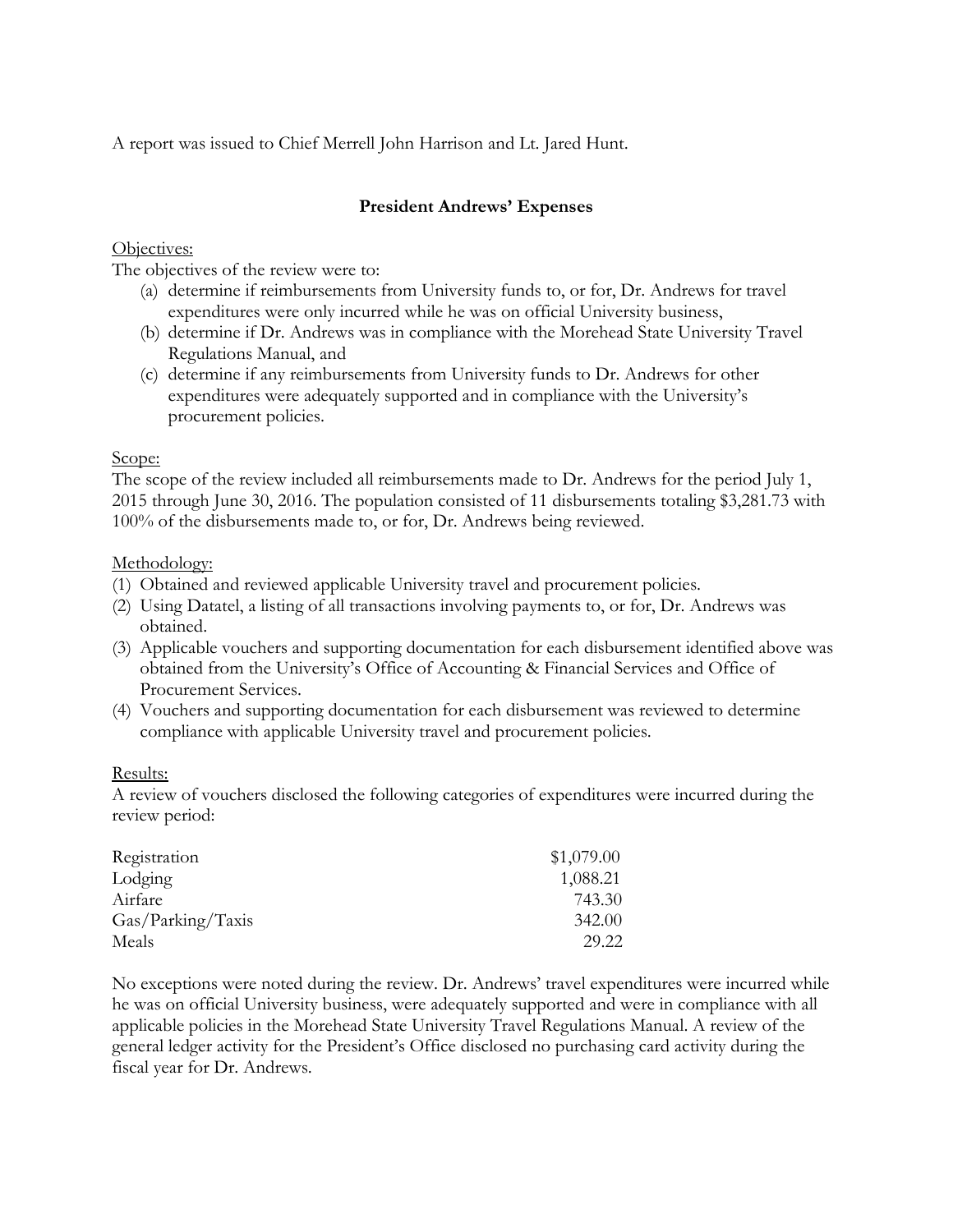#### Opinion:

Based on the results of my review of applicable documentation and substantive tests performed, it is my opinion that Dr. Andrews' travel expenditures were incurred while he was on official University business and that he was in compliance with all applicable policies in the Morehead State University Travel Regulations Manual.

A report was issued to Mr. Paul C. Goodpaster, Chair of the University's Board of Regents.

#### **Purchasing Card Audits**

Prior to July 2015, the University's Purchasing cards (P-cards) were each tied to one General Ledger (GL) account. In an effort to reduce the number of P-cards on campus, expand the use of these cards to other types of purchases and eliminate filing paper copies of receipts, the University began using the Visa Intellilink System at that time. This system allows the cardholder to allocate charges to the appropriate GL account (for example Supplies, Travel, or Memberships, etc.), attach digital receipts to document the transaction and for supervisors to review/approve transactions electronically.

In addition to ensuring that transactions had a legitimate business purpose and complied with applicable University purchasing guidelines, the objective of these reviews was to determine if cardholders were attaching digital images of their receipts and transactions were being allocated to the correct GL account.

- College of Business & Technology (Dean's Office, School of Business Administration, MBA Program, School of Engineering & Information Systems, Engineering & Technology Management, Computer Science & Information Systems, Public Management & Government) – 305 P-card transactions for the period July 1, 2015 through September 28, 2016
- College of Education (Dean's Office, 21<sup>st</sup> Century, Early Childhood, Elementary & Special Education, Education Unit for Child Care Services, Foundational & Graduate Studies in Education, Middle Grades & Secondary Education, Teacher Education Services – 590 Pcard transactions for the period July 1, 2015 through October 28, 2016

#### **Cash Counts**

A cash count was conducted at the close of business, Thursday, June 30, 2016 for the University's three Cashiers to verify the \$19,000 Cashier Operating account in the University's Office of Accounting & Financial Services to the CR Session Reconciliation Report. Cash and cash equivalents on hand for the three Cashiers totaled \$19,000.00. Overage/shortage amounts are maintained separately, no overage/shortages were reported for the day. The year-to-date cumulative overage of \$62.63 was deposited back into the University's account on June  $29<sup>th</sup>$ .

A cash count was conducted Thursday, June 30, 2016 for the University Store's \$2,500.00 permanent change fund. Cash on hand for the permanent change cash fund totaled \$2,435.05 a cumulative year-to-date shortage of \$64.95. The fund was replenished during the current fiscal year.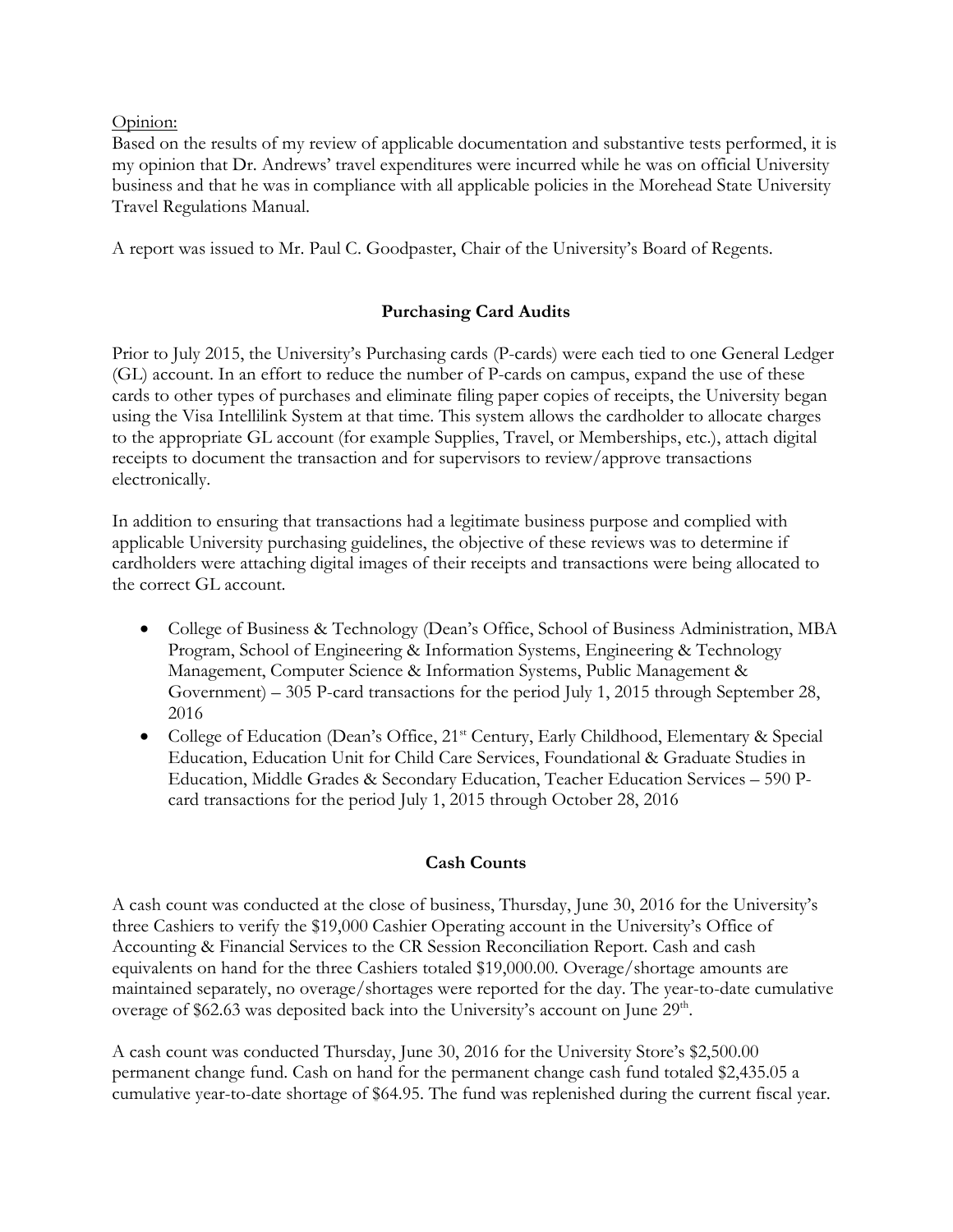A cash count was conducted Thursday, June 30, 2016 for the Kentucky Folk Art Center's \$200.00 store sales change fund. Cash and cash equivalents on hand totaled \$200.02.

Reports were issued to Justin Hubbard, CPA, Dean Dorton Allen Ford.

#### **PLANNED PROJECTS:**

#### **Departmental Audits**

Audits will be performed at selected University departments to determine compliance with applicable laws, rules, regulations and University policies. The audits will focus primarily on the areas of purchasing card and travel expenditures. Reports will be issued as needed.

#### **Travel P-cards**

#### Objectives:

The objectives of the review will be to:

- (a) review internal controls related to University travel,
- (b) determine if University employees were in compliance with established University policies and procedures related to travel, and
- (c) determine that reimbursements were only for expenses related to official University business.

#### Scope:

The scope of the review will consist of a travel expense from all funds paid with a University issued travel card.

#### **EXTERNAL ASSISTANCE:**

Assistance to Dean Dorton Allen & Ford was provided for the following areas:

University Store inventory and internal control narrative

Facilities Management inventory and internal control narrative

Kentucky Folk Art Center inventory

General Purpose Financial Statements Audit

- Compensated Absences Account (Accrued Vacation & Vacation Overage testing)
- Health Reimbursement Account
- New Hire Testing
- Internal Control Testing
- Internal Control Questionnaires
- Cash Counts Cashiers, Bookstore, KFAC
- Payroll Testing
- Termination Testing